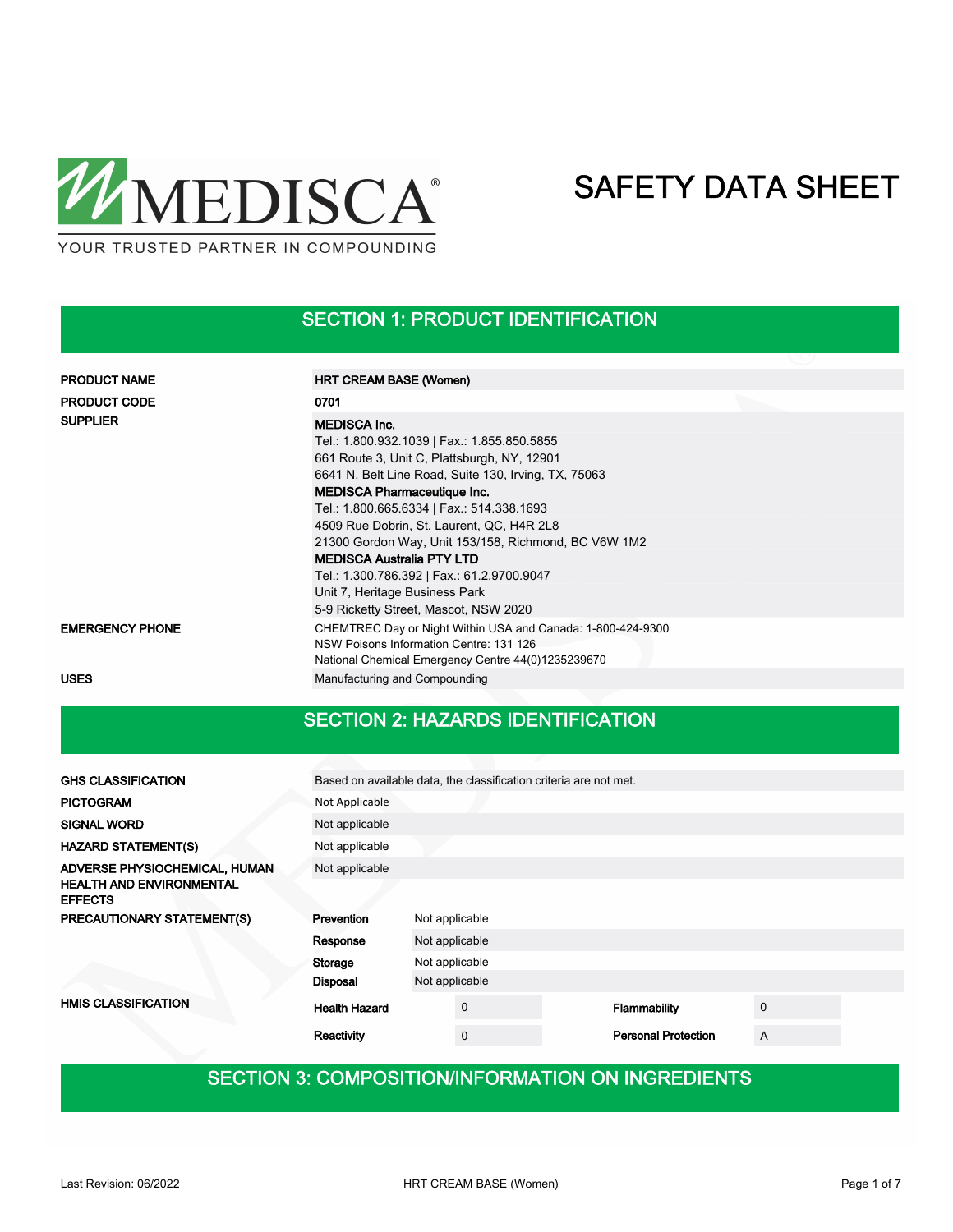

| <b>CHEMICAL NAME</b>        | Not applicable       |                   |                  |              |
|-----------------------------|----------------------|-------------------|------------------|--------------|
| <b>BOTANICAL NAME</b>       | Not applicable       |                   |                  |              |
| <b>SYNONYM</b>              | Not applicable       |                   |                  |              |
| <b>CHEMICAL FORMULA</b>     | Not applicable       |                   |                  | ╰            |
| <b>CAS NUMBER</b>           | Not applicable       |                   |                  |              |
| <b>ALTERNATE CAS NUMBER</b> | Not applicable       |                   |                  |              |
| <b>MOLECULAR WEIGHT</b>     | Not applicable       |                   |                  |              |
| <b>COMPOSITION</b>          | <b>CHEMICAL NAME</b> | <b>CAS NUMBER</b> | <b>EC NUMBER</b> | % BY WEIGHT  |
|                             | Mixture              | Not applicable    | Not applicable   | *Proprietary |

There are no additional ingredients present which, within the current knowledge of the supplier and in the concentrations applicable, are classified as health hazards and hence require reporting in this section.

NOTES **\***Proprietary: Ingredients indicated as hazardous have been assessed under standards for workplace safety. In accordance with 29 CFR 1910.1200, the exact percentage composition of this mixture has been withheld as trade secret.

### SECTION 4: FIRST-AID MEASURES

| IN CASE OF EYE CONTACT      | Flush with copious amounts of water for 15 minutes, separating eyelids with fingers. If irritation persists seek<br>medical aid.                                               |
|-----------------------------|--------------------------------------------------------------------------------------------------------------------------------------------------------------------------------|
| IN CASE OF SKIN CONTACT     | Not expected to be a hazard under normal use. Wash with soap and water if irritation occurs. Seek medical<br>attention if irritation develops and persists.                    |
| <b>IF SWALLOWED</b>         | Call a physician. Wash out mouth with water. Do not induce vomiting without medical advice.                                                                                    |
| <b>IF INHALED</b>           | Not expected to be a hazard under normal use. Remove to fresh air. If not breathing, give artificial respiration.<br>If breathing is difficult, give oxygen. Call a physician. |
| <b>SYMPTOMS AND EFFECTS</b> | Not expected to present a significant hazard under anticipated conditions of normal use.                                                                                       |

## SECTION 5: FIREFIGHTING MEASURES

| <b>SPECIFIC HAZARDS ARISING FROM</b><br>THE CHEMICAL                   | Not applicable                                                                                                                                                                             |
|------------------------------------------------------------------------|--------------------------------------------------------------------------------------------------------------------------------------------------------------------------------------------|
| <b>FLAMMABLE PROPERTIES</b>                                            | May be combustible at high temperature.                                                                                                                                                    |
| <b>HAZARDOUS COMBUSTION PRODUCTS</b>                                   | Under fire conditions, hazardous fumes will be present.                                                                                                                                    |
| <b>SUITABLE &amp; UNSUITABLE</b><br><b>EXTINGUISHING MEDIA</b>         | <b>Small fire:</b> dry chemical, CO <sub>2</sub> or water spray. Large fire: dry chemical, CO <sub>2</sub> , alcohol resistant foam or water<br>spray. Do not get water inside containers. |
| <b>PROTECTIVE EQUIPMENT AND</b><br><b>PRECAUTIONS FOR FIREFIGHTERS</b> | Wear self-contained breathing apparatus and protective clothing to prevent contact with skin and eyes.                                                                                     |

## SECTION 6: ACCIDENTAL RELEASE MEASURES

### PERSONAL PRECAUTIONS

Wear respiratory protection. Avoid breathing vapours, mist or gas. Ensure adequate ventilation. Evacuate personnel to safe areas.

CONTAINMENT

METHODS & MATERIAL FOR **On land, sweep or shovel into suitable containers.**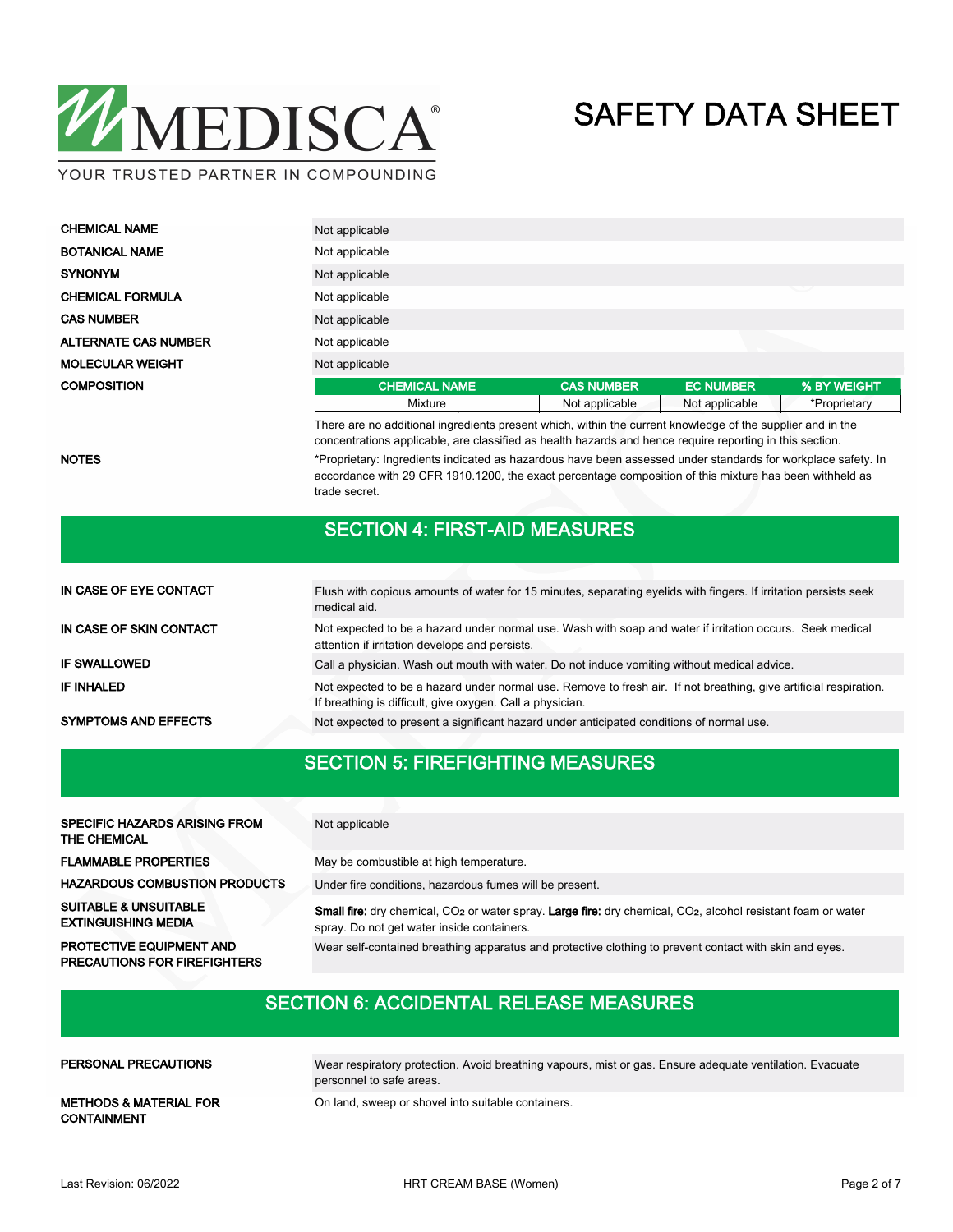

### CLEANUP PROCEDURE

Shut off all sources of ignition. Evacuate the area. Wear respirator, chemical safety goggles, rubber boots and heavy rubber gloves. If necessary, employ water fog to disperse the vapors. Absorb the matter with compatible vermiculite or other absorbing material. Place in a suitable container and retain for disposal. Ventilate and clean the affected area. Do not flush into sewerage system or to drains.

REFERENCE TO OTHER SECTIONS See Section 7 for information on safe handling. See Section 8 for information on personal protection equipment. See Section 13 for disposal information.

### SECTION 7: HANDLING AND STORAGE

| <b>PRECAUTIONS FOR SAFE HANDLING</b> | Do not inhale. Avoid contact with eyes, skin and clothing. Avoid prolonged or repeated exposure. Wash<br>thoroughly after handling. Store away from incompatible materials, in a well-ventilated area. Eliminate all<br>sources of ignition. Store in accordance with local regulations. Do not store in unlabeled containers.<br>Containers that have been opened must be carefully resealed and kept upright to prevent leakage. Use<br>appropriate containment to avoid environmental contamination.                                                                                                                                     |
|--------------------------------------|---------------------------------------------------------------------------------------------------------------------------------------------------------------------------------------------------------------------------------------------------------------------------------------------------------------------------------------------------------------------------------------------------------------------------------------------------------------------------------------------------------------------------------------------------------------------------------------------------------------------------------------------|
| <b>CONDITIONS FOR SAFE STORAGE</b>   | Store away from incompatible materials, in a well-ventilated area. Eliminate all sources of ignition. Store in<br>accordance with local regulations. Do not store in unlabeled containers. Containers that have been opened<br>must be carefully resealed and kept upright to prevent leakage. Use appropriate containment to avoid<br>environmental contamination.                                                                                                                                                                                                                                                                         |
| <b>STORAGE CONDITIONS</b>            | Store in original container, tightly sealed, protected from direct sunlight and moisture.<br>Store at controlled room temperature. Controlled room temperature indicates a temperature 20° to 25°C (68° to<br>$77^{\circ}$ F); that results in a mean kinetic temperature calculated to be not more than $25^{\circ}$ C; and that allows for<br>excursions between 15° and 30°C (59° and 86°F) that are experienced in pharmacies, hospitals, and<br>warehouses. Provided the mean kinetic temperature remains in the allowed range, transient spikes up to $40^{\circ}$ C<br>(104°F) are permitted as long as they do not exceed 24 hours. |
| <b>SPECIFIC END USE(S)</b>           | See Section 1                                                                                                                                                                                                                                                                                                                                                                                                                                                                                                                                                                                                                               |

## SECTION 8: EXPOSURE CONTROLS/ PERSONAL PROTECTION

### Chemical Name: Mixture CAS #: Not applicable

|               | <b>Country</b>     |     | Limit value-8 hours |     | <b>Limit value-Short Term</b> | <b>IDLH</b> | <b>REL</b> | <b>Advisory</b> | <b>Notes</b> |
|---------------|--------------------|-----|---------------------|-----|-------------------------------|-------------|------------|-----------------|--------------|
|               |                    | ppm | mg/m <sup>3</sup>   | ppm | mg/m <sup>3</sup>             |             |            |                 |              |
| <b>OSHA</b>   | USA                | N/L | N/L                 | N/L | N/L                           | N/L         | N/L        | N/A             | N/A          |
| <b>ACGIH</b>  | <b>USA</b>         | N/L | N/L                 | N/L | N/L                           | N/L         | N/L        | N/A             | N/A          |
| <b>NIOSH</b>  | <b>USA</b>         | N/L | N/L                 | N/L | N/L                           | N/L         | N/L        | N/A             | N/A          |
| <b>WEEL</b>   | USA                | N/L | N/L                 | N/L | N/L                           | N/L         | N/L        | N/A             | N/A          |
| <b>HSIS</b>   | Australia          | N/L | N/L                 | N/L | N/L                           | N/L         | N/L        | N/A             | N/A          |
| <b>HSE</b>    | <b>UK</b>          | N/L | N/L                 | N/L | N/L                           | N/L         | N/L        | N/A             | N/A          |
| <b>GESTIS</b> | <b>Add Country</b> | N/L | N/L                 | N/L | N/L                           | N/L         | N/L        | N/A             | N/A          |

N/L = Not listed ; N/A = Not Available

PELs are 8-hour TWAs = Limit value - Eight hours

Ceiling or Short-Term TWA = STEL = Limit value - Short term

### EXPOSURE GUIDELINES

Consult local authorities for provincial or state exposure limits. Particulates not otherwise regulated, respirable fraction: 5 mg/m<sup>3</sup>.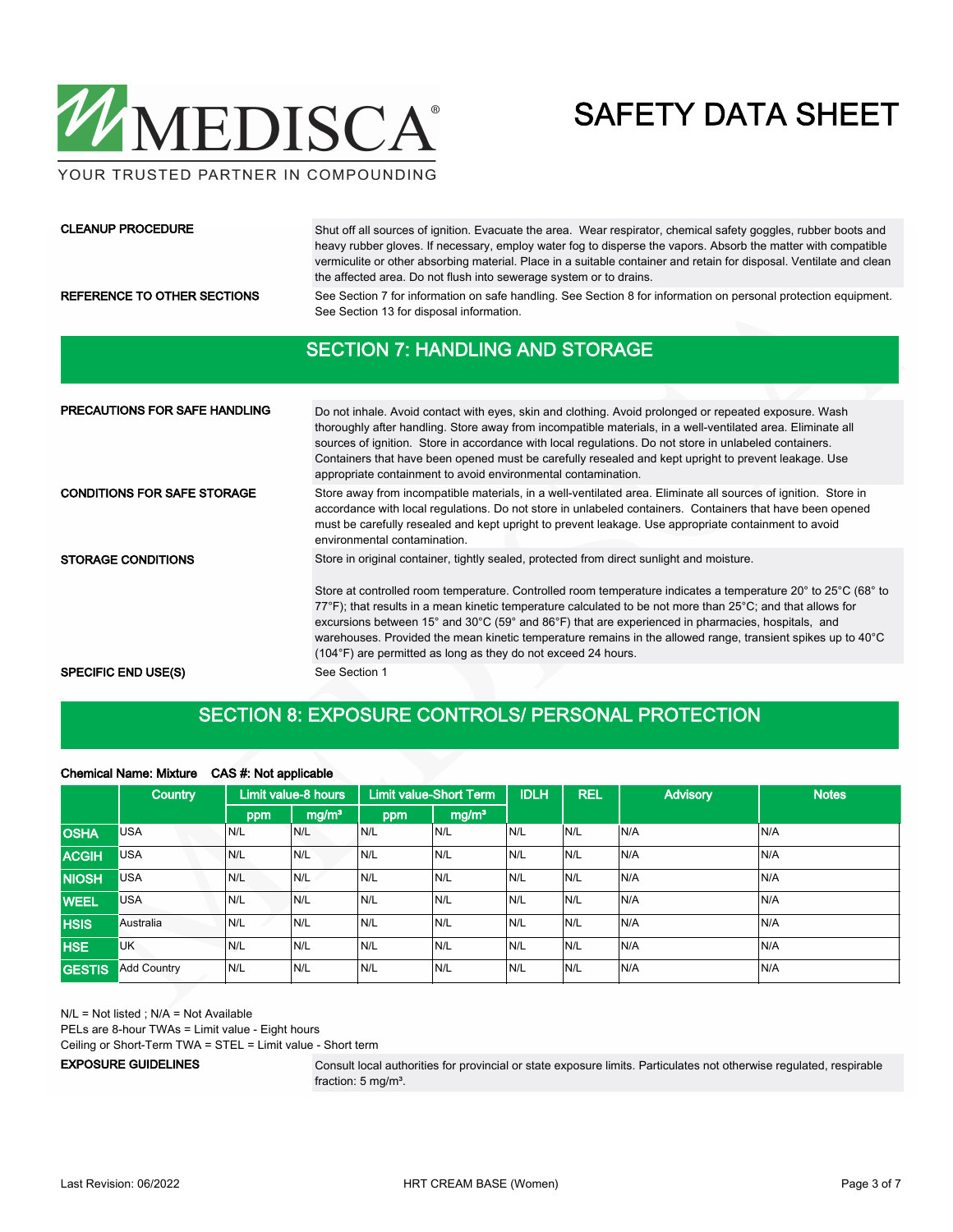

YOUR TRUSTED PARTNER IN COMPOUNDING

### PERSONAL PROTECTIVE EQUIPMENT

Eyes: Wear appropriate protective eyeglasses or chemical safety goggles as described by WHMIS or OSHA's eye and face protection regulations in 29 CFR 1910.133 or European Standard EN166. Skin: Wear appropriate gloves to prevent skin exposure. Clothing: Wear appropriate protective clothing to minimize contact with skin. Respirators: Follow WHMIS or OSHA respirator regulations found in 29 CFR 1910.134 or European Standard EN 149. Use a NIOSH/MSHA or European Standard EN 149 approved respirator if exposure limits are exceeded or if irritation or other symptoms are experienced. Thermal Hazards: For products representing a thermal hazard, appropriate Personal Protective Equipment should be used.

SPECIFIC ENGINEERING CONTROLS Not needed for normal use. Operate according to good working practices.

### SECTION 9: PHYSICAL AND CHEMICAL PROPERTIES

| <b>PHYSICAL STATE</b>                      | Solid    |                                        |                                                       |               |                                                      |                            |
|--------------------------------------------|----------|----------------------------------------|-------------------------------------------------------|---------------|------------------------------------------------------|----------------------------|
| <b>DESCRIPTION</b>                         |          |                                        | Smooth, shiny, white to off-white cream. Is odorless. |               |                                                      |                            |
| <b>SOLUBILITY</b>                          |          | Very slightly soluble in cold water.   |                                                       |               |                                                      |                            |
| <b>ODOR</b>                                | Odorless |                                        |                                                       |               |                                                      |                            |
| <b>FLAMMABILITY</b>                        |          | May be combustible at high temperature |                                                       |               |                                                      |                            |
| <b>AUTO-IGNITION</b><br><b>TEMPERATURE</b> |          | Not available                          | <b>BOILING POINT</b>                                  | Not available | <b>DECOMPOSITION</b><br><b>TEMPERATURE</b>           | Not available              |
| <b>EVAPORATION RATE</b>                    |          | Not available                          | <b>EXPLOSIVE LIMIT</b>                                | Not available | <b>FLASH POINT</b>                                   | Not available              |
| log P<br>(OCTANOL-WATER)                   |          | Not available                          | <b>LOWER FLAMMABLE/</b><br><b>EXPLOSIVE LIMIT(S)</b>  | Not available | <b>MELTING/FREEZING</b><br><b>POINT</b>              | Not available              |
| <b>ODOR THRESHOLD</b>                      |          | Not available                          | <b>OXIDIZING PROPERTY</b>                             | Not available | pH                                                   | $5.35 - 7.00$              |
| <b>RELATIVE DENSITY</b><br>$(WATER = 1)$   |          | Not available                          | <b>SPECIFIC GRAVITY</b>                               | $0.95 - 1.10$ | <b>UPPER FLAMMABLE/</b><br><b>EXPLOSIVE LIMIT(S)</b> | Not available              |
| <b>VAPOR DENSITY</b><br>$(AIR = 1)$        |          | Not available                          | <b>VAPOR PRESSURE</b>                                 | Not available | <b>VISCOSITY</b>                                     | 250 000 - 350<br>$000$ cps |

The physical data presented above are typical values and should not be construed as a specification.

# SECTION 10: STABILITY AND REACTIVITY

| <b>REACTIVITY</b>                                 | Not established                                                                            |
|---------------------------------------------------|--------------------------------------------------------------------------------------------|
| <b>CHEMICAL STABILITY</b>                         | Stable under recommended storage conditions.                                               |
| <b>INCOMPATIBLE MATERIALS</b>                     | Strong oxidants.                                                                           |
| <b>HAZARDOUS DECOMPOSITION</b><br><b>PRODUCTS</b> | Toxic fumes of carbon monoxide, carbon dioxide, nitrogen oxides and other gases may occur. |
| <b>HAZARDOUS POLYMERIZATION</b>                   | Will not occur.                                                                            |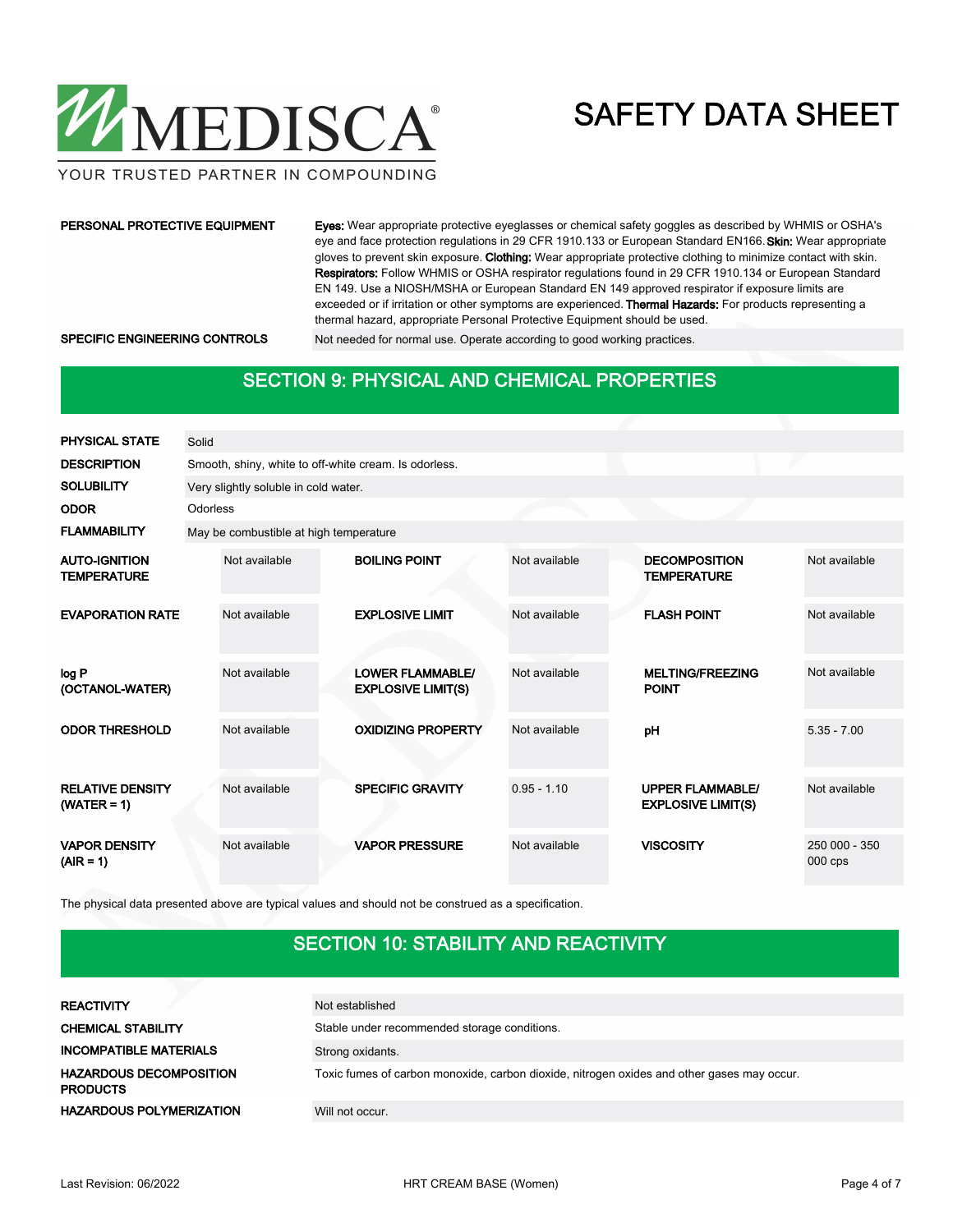

POSSIBLITY OF HAZARDOUS Not established REACTION

CONDITIONS TO AVOID Moisture, sunlight and extreme temperatures.

## SECTION 11: TOXICOLOGICAL INFORMATION

| <b>ACUTE TOXICITY</b>                                             | Oral: Rat: LD50: (mg/kg): Not available<br>Dermal: Rabbit LD50: (mg/kg): Not available<br>Inhalation: Rat: LC50: (mg/L/4hr): Not available        |                                                                                                                                                       |  |  |  |
|-------------------------------------------------------------------|---------------------------------------------------------------------------------------------------------------------------------------------------|-------------------------------------------------------------------------------------------------------------------------------------------------------|--|--|--|
| <b>SKIN CORROSION/IRRITATION</b>                                  | Based on available data, the classification criteria are not met.<br>Human Repeat Insult Patch Test (HRIPT): Non-irritant.                        |                                                                                                                                                       |  |  |  |
| <b>SERIOUS EYE DAMAGE/EYE</b><br><b>IRRITATION</b>                | Based on available data, the classification criteria are not met.<br>Contains Phenoxyethanol and Potassium sorbate that may cause eye irritation. |                                                                                                                                                       |  |  |  |
| <b>RESPIRATORY SENSITIZATION</b>                                  | Due to lack of data the classification is not possible.                                                                                           |                                                                                                                                                       |  |  |  |
| <b>SKIN SENSITIZATION</b>                                         |                                                                                                                                                   | Based on available data, the classification criteria are not met.<br>Human Repeat Insult Patch Test (HRIPT): No skin sensitization.                   |  |  |  |
| <b>GERM CELL MUTAGENICITY</b>                                     |                                                                                                                                                   | Due to lack of data the classification is not possible.                                                                                               |  |  |  |
| <b>CARCINOGENICITY</b>                                            | <b>OSHA</b>                                                                                                                                       | No component of this product, present at $\geq 0.1\%$ , is listed.                                                                                    |  |  |  |
|                                                                   | <b>NTP</b>                                                                                                                                        | No component of this product, present at $\geq 0.1\%$ , is listed.                                                                                    |  |  |  |
|                                                                   | <b>IARC</b><br>No component of this product, present at ≥0.1% has been evaluated.                                                                 |                                                                                                                                                       |  |  |  |
|                                                                   | California<br>Proposition 65                                                                                                                      | No component of this product, present at ≥0.1% is known to the State of California to cause<br>cancer, birth defects, or any other reproductive harm. |  |  |  |
| ADDITIONAL CARCINOGENICITY<br><b>INFORMATION</b>                  |                                                                                                                                                   | Due to lack of data the classification is not possible.                                                                                               |  |  |  |
| <b>REPRODUCTIVE TOXICITY</b>                                      |                                                                                                                                                   | Due to lack of data the classification is not possible.                                                                                               |  |  |  |
| <b>SPECIFIC TARGET ORGAN TOXICITY -</b><br><b>SINGLE EXPOSURE</b> | Due to lack of data the classification is not possible.                                                                                           |                                                                                                                                                       |  |  |  |
| SPECIFIC TARGET ORGAN TOXICITY -<br><b>REPEATED EXPOSURE</b>      |                                                                                                                                                   | Due to lack of data the classification is not possible.                                                                                               |  |  |  |
| <b>ASPIRATION HAZARDS</b>                                         |                                                                                                                                                   | Due to lack of data the classification is not possible.                                                                                               |  |  |  |
| <b>SIGNS AND SYMPTOMS OF</b><br><b>EXPOSURE</b>                   | Medical conditions aggravated by exposure: Pre-existing skin, or eye problems may be aggravated by<br>prolonged contact.                          |                                                                                                                                                       |  |  |  |
| POTENTIAL HEALTH EFFECTS                                          | Inhalation                                                                                                                                        | Not expected to present a significant hazard under anticipated conditions of normal use.                                                              |  |  |  |
|                                                                   | Ingestion                                                                                                                                         | Maybe be harmful if swallowed.                                                                                                                        |  |  |  |
|                                                                   | <b>Skin</b>                                                                                                                                       | Not expected to present a significant hazard under anticipated conditions of normal use. May<br>cause skin irritation.                                |  |  |  |
|                                                                   | Eyes                                                                                                                                              | May cause eye irritation.                                                                                                                             |  |  |  |

## SECTION 12: ECOLOGICAL INFORMATION

| TOXICITY                      | EC50: 48 Hr: Crustacea: (mg/L): Not available                          |
|-------------------------------|------------------------------------------------------------------------|
|                               | LC50: 96 Hr: Fish: (mg/L): Not available                               |
|                               | EC50: 72 or 96 Hr: Algae (or other agua plants): (mg/L): Not available |
| PERSISTENCE AND DEGRADABILITY | Material is biodegradable                                              |
|                               |                                                                        |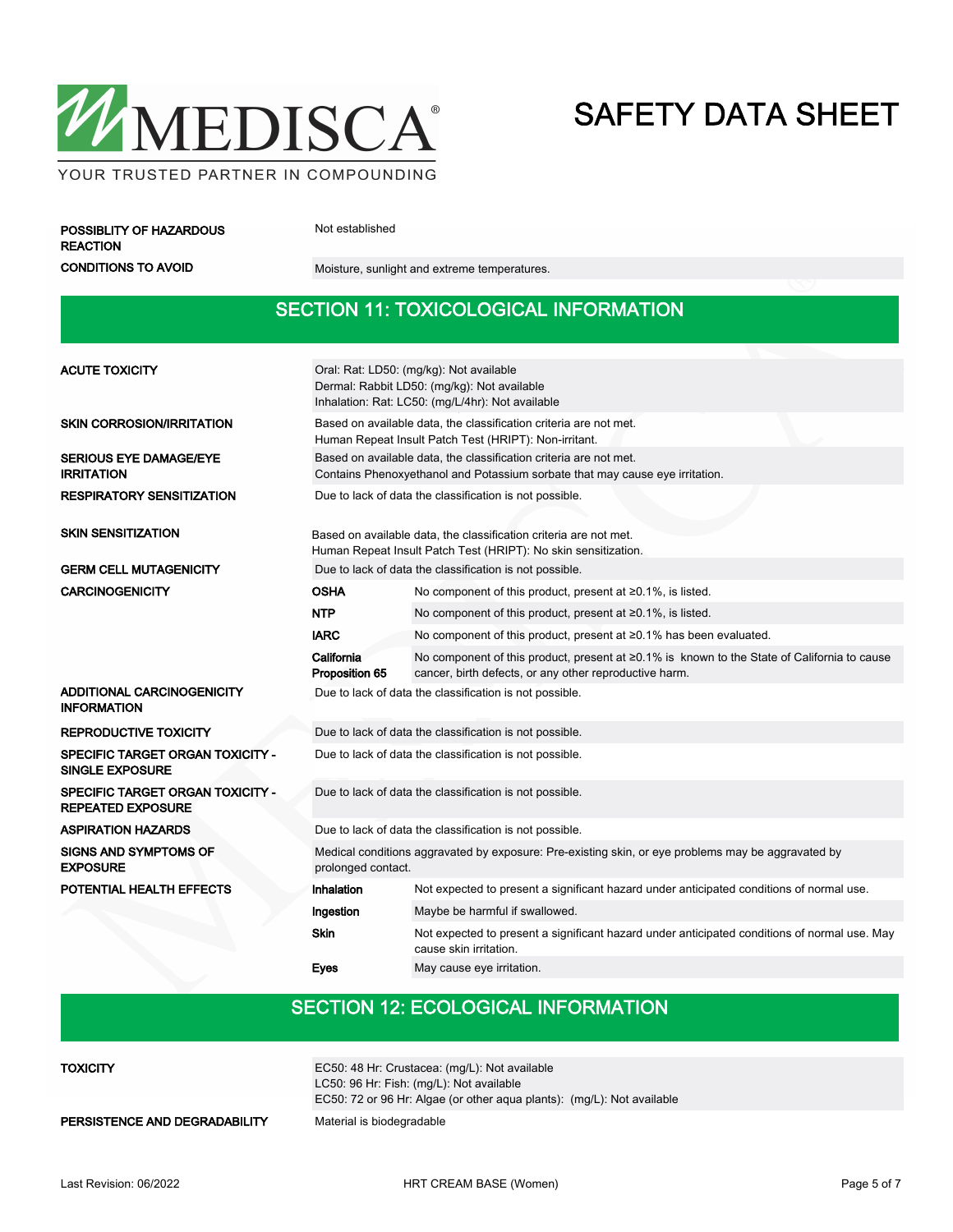

BIOACCUMULATIVE POTENTIAL Not available MOBILITY IN SOIL **WARE SOIL** Very slightly soluble in cold water. OTHER ADVERSE EFFECTS Not available

This product is not intended to be released into the environment

### SECTION 13: DISPOSAL CONSIDERATIONS

WASTE DISPOSAL **Dispose of in accordance with federal / local laws and regulations**. Avoid release into the environment.

### SECTION 14: TRANSPORT INFORMATION

| UN PROPER SHIPPING NAME                                                                            | Not dangerous good |
|----------------------------------------------------------------------------------------------------|--------------------|
| UN NUMBER                                                                                          | Not applicable     |
| <b>CLASS</b>                                                                                       | Not applicable     |
| <b>PACKING GROUP</b>                                                                               | Not applicable     |
| <b>AUSTRALIA</b>                                                                                   |                    |
| <b>HAZCHEM</b>                                                                                     | Not Applicable     |
| EU<br><b>TRANSPORT IN BULK ACCORDING TO</b><br>ANNEX II OF MARPOL 73/78 AND THE<br><b>IBC CODE</b> | Not Listed         |
| <b>ENVIRONMENTAL HAZARDS</b>                                                                       | Not available      |
| SPECIAL SHIPPING INFORMATION                                                                       | Not applicable     |
|                                                                                                    |                    |

## SECTION 15: REGULATORY INFORMATION

### UNITED STATES REGULATIONS

| <b>Chemical Name</b><br>& CAS | <b>CERCLA</b><br><b>40 CFR</b><br>Part 302.4 | <b>SARA (Title III)</b><br><b>40 CFR</b><br>Part 372.65 | <b>Appendix A</b> | EPA 40 CFR Part 355<br><b>Appendix B</b> | Pennsylvania | Right-to-know<br><b>New Jersey</b> | l Massachusetts ˈ | <b>California</b><br>Prop 65 |
|-------------------------------|----------------------------------------------|---------------------------------------------------------|-------------------|------------------------------------------|--------------|------------------------------------|-------------------|------------------------------|
| Mixture Not applicable        | N/L                                          | N/L                                                     | N/L               | N/L                                      | N/L          | N/L                                | N/L               | N/L                          |

N/L = Not Listed; X = Listed

### AUSTRALIAN REGULATIONS

| <b>Chemical Name</b><br>& CAS | <b>Poisons and Therapeutic</b><br><b>Goods Requlation</b> | Therapeutic Goods<br>Act | Code of Practices -<br><b>Illicit Drug</b><br><b>Precursors</b> |  |
|-------------------------------|-----------------------------------------------------------|--------------------------|-----------------------------------------------------------------|--|
| Mixture Not applicable        | N/L                                                       | N/L                      | N/L                                                             |  |

N/L = Not Listed

### EU REGULATIONS